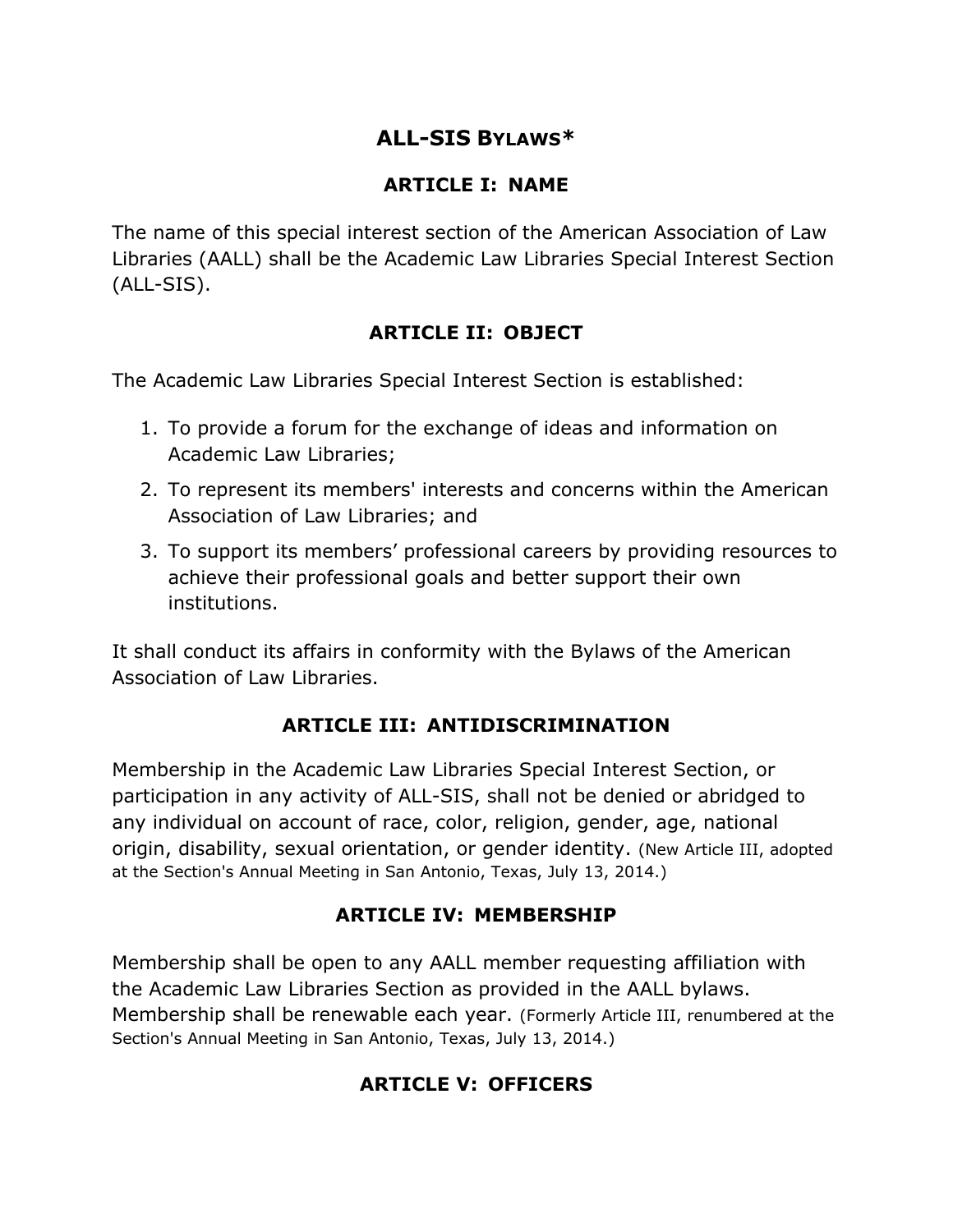#### **Section 1. Officers**

The officers shall consist of a Chair, a Vice-Chair/Chair-Elect, and a Secretary/Treasurer. The Vice-Chair/Chair-Elect shall automatically become Chair one year after being elected Vice-Chair and shall serve as Chair during the second year following that election. The Secretary/Treasurer shall be elected biennially. The Vice-Chair/Chair-Elect shall serve a three-year term, the first year as Vice-Chair, the second year as Chair, and the third year as Immediate Past Chair. A new Vice-Chair/Chair-Elect shall be elected each year. The Secretary/Treasurer shall serve a two-year term and shall be elected every other year.

# **Section 2. Compensation**

These officers shall serve without compensation but shall be reimbursed for any expenditures incurred in the discharge of their duties**.** The Executive Board will not reimburse travel expenses of its members to attend ALL-SIS meetings, including but not limited to the Annual Meeting of AALL.

### **Section 3. Executive Board**

- 1. There shall be an ALL-SIS Executive Board consisting of:
	- a. A Chair;
	- b. A Vice-Chair/Chair-Elect;
	- c. An Immediate Past Chair;
	- d. A Secretary/Treasurer, who shall serve a two-year term which will be staggered with the election of the Member-at-Large; and
	- e. One (1) elected Executive Board Member-at-Large.
		- 1) The Member-at-Large shall serve a two year term;
		- 2) The Member-at-Large shall be elected every other year staggered with the election of the Secretary/Treasurer.
- 2. All officers and members of the ALL-SIS Executive Board shall serve until the adjournment of the annual ALL-SIS Business Meeting.
- 3. The Executive Board shall meet during each AALL Annual Meeting and may also hold additional meetings by electronic means or in person.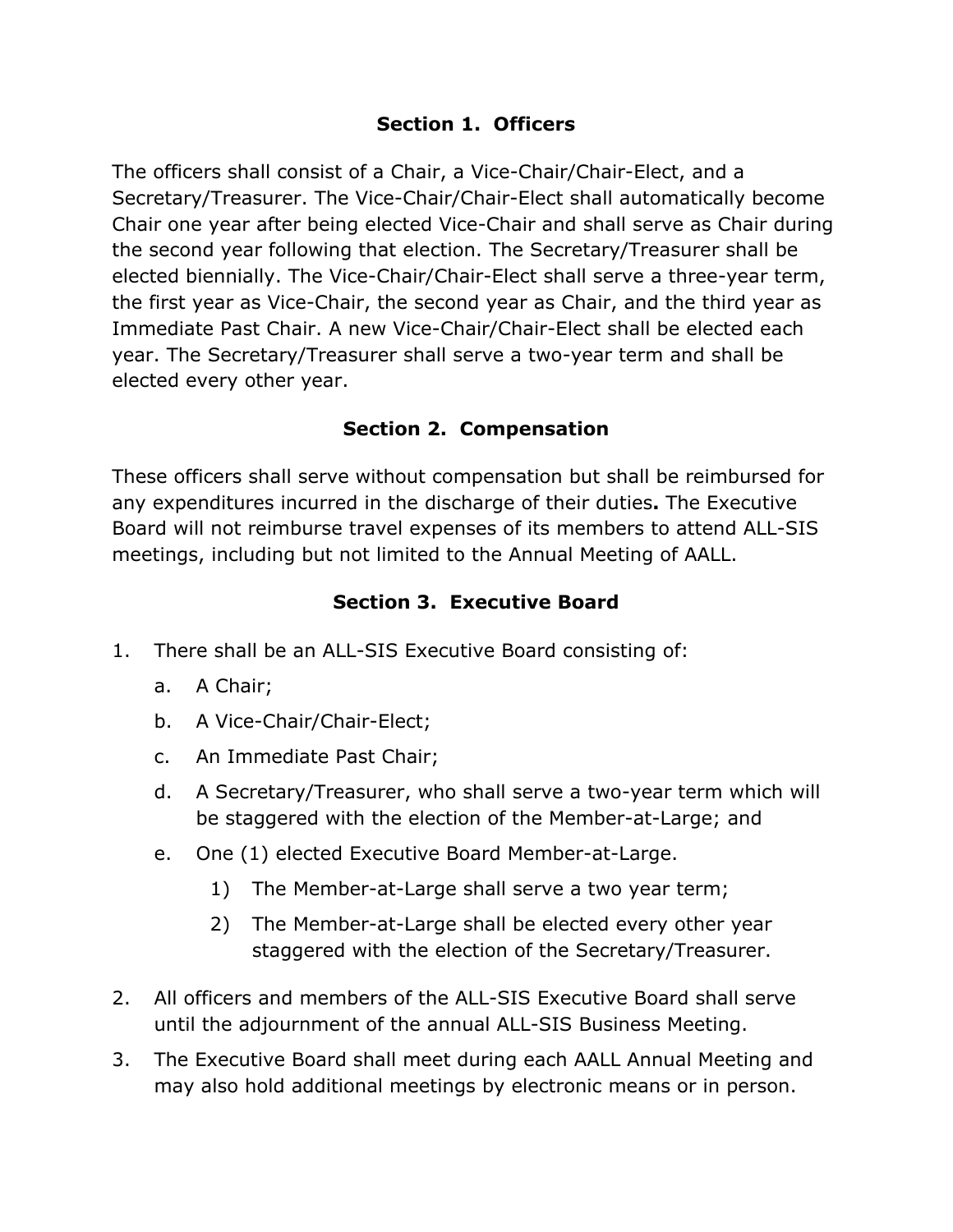### **Section 4. Duties of Officers**

Officers and other members of the Executive Board shall serve as liaisons between the Executive Board and ALL-SIS Committees or other groups as assigned by the Chair, and perform duties usually pertaining to their respective offices and such other duties as may be assigned by the Chair.

- 1. Chair. It shall be the duty of the Chair to:
	- a. Coordinate all business and projects through the Executive Board;
	- b. Prepare a column for each issue of the *ALL-SIS Newsletter*;
	- c. Act as liaison to the AALL Executive Board through the SIS Council;
	- d. Prepare required reports for and correspondence with the AALL Executive Director, as appropriate; and
	- e. Assign committee chairs and members as vacancies arise or new committees are established during the year.
- 2. Vice-Chair/Chair-Elect. It shall be the duty of the Vice-Chair/Chair-Elect to:
	- a. Appoint members and chairs to the committees of the special interest section;
	- b. Solicit and develop initiatives to be furthered by ALL-SIS members;
	- c. Serve as liaison to the committee responsible for programming; and
	- d. Such other duties as may be assigned by the chair.
- 3. Secretary/Treasurer. It shall be the duty of the Secretary/Treasurer to:
	- a. Maintain the ALL-SIS financial records;
	- b. Keep the minutes of all Executive Board meetings;
	- c. Conduct and report the result of at least one election each year; and
	- d. Such other duties as may be assigned by the chair.

#### **Section 5. Succession**

The occurrence of a vacancy in the position of Chair shall be filled by the succession of the present Vice-Chair/Chair-Elect to serve as Chair until the next scheduled election of special interest section officers. The occurrence of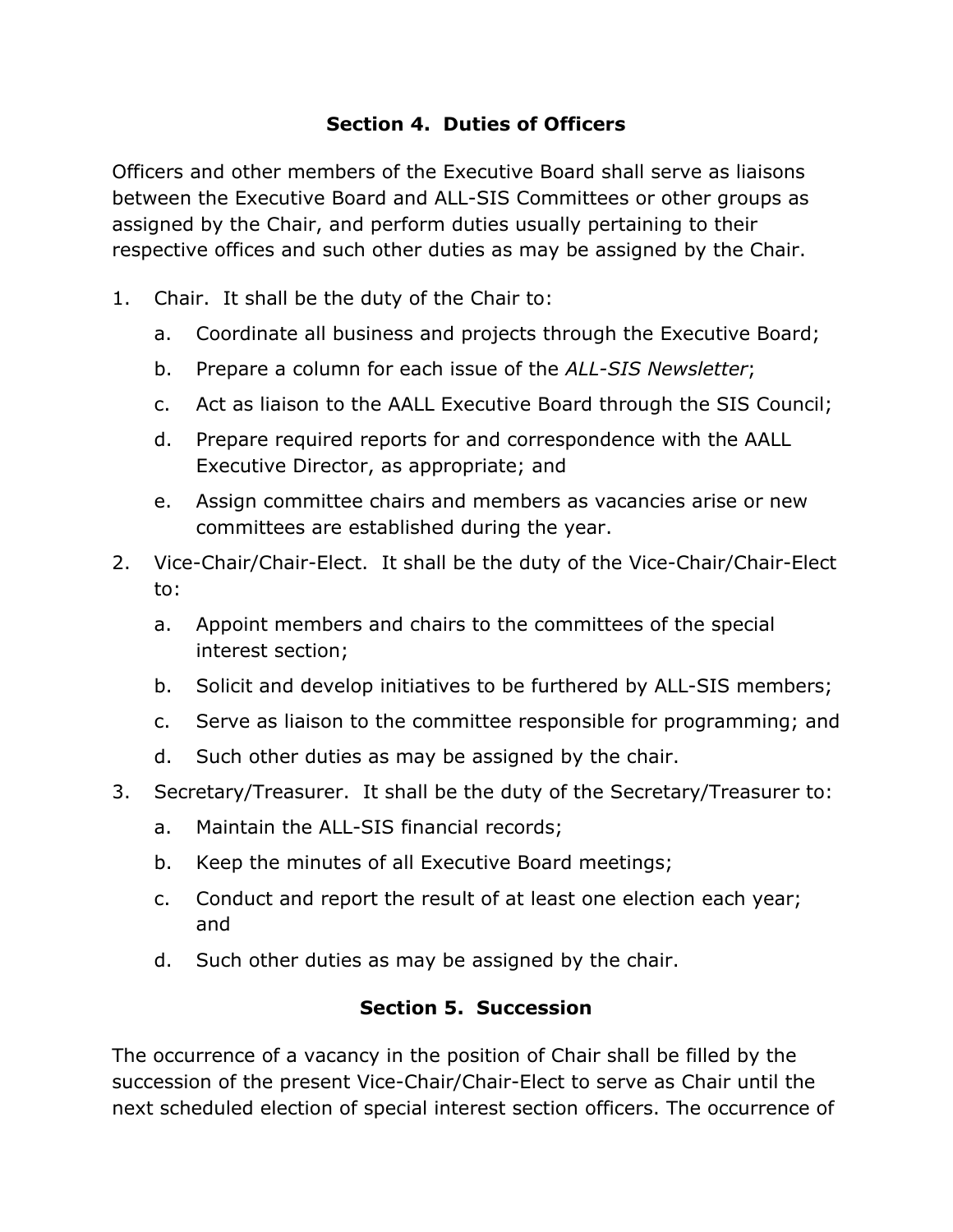a vacancy in the position of Vice-Chair/Chair-Elect, Secretary/Treasurer, or Immediate Past Chair when six months or more of service remain in the term of the vacant position shall be filled by a special election. If the Immediate Past Chair is unable to complete a term of service, the position filled shall be called "Member at Large" for purpose of election. Any person elected by special election shall fulfill the term for the duration of office.

(Formerly Article IV, renumbered at the Section's Annual Meeting in San Antonio, Texas, July 13, 2014.)

# **ARTICLE VI: COMMITTEES**

# **Section 1. Qualifications**

All committee members must be members of the SIS.

### **Section 2. Nominating Committee**

There shall be a standing Nominating Committee, appointed by the ALL-SIS Chair, to consist of three (3) members, no one of whom shall be a member of the Executive Board, and no one of whom shall be a candidate for office at the succeeding election. Each member of the Committee shall serve from the time of appointment until the following annual meeting.

#### **Section 3. Committees: Purpose and Terms**

1. Standing Committees. Besides those committees whose descriptions are specifically delineated in the bylaws, when the Executive Board creates a committee, the Board shall designate its purpose, term, and structure. All current and future standing committees shall have a default term of service for members of two years.

Should the members of a committee wish to recommend changes to its purpose or term, it may provide those to the Executive Board for review and decision.

2. Local Arrangements. There shall be a Local Arrangements Committee, responsible for planning events occurring at the AALL Annual Meeting. A chair of the committee, residing in the location of the upcoming Annual Meeting, will be appointed by the ALL-SIS Chair, in consultation with the Executive Board. Additional members of the committee will be selected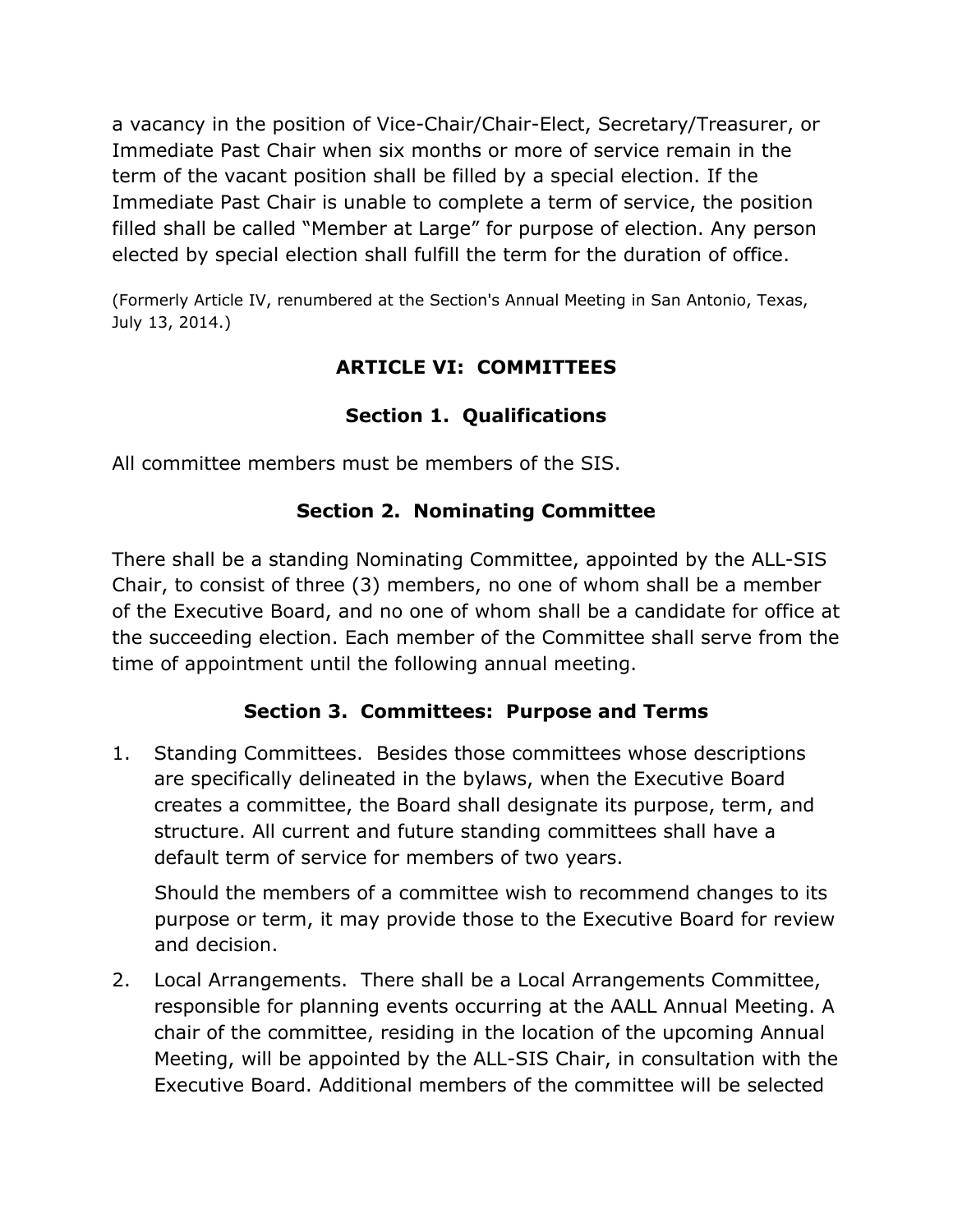by the chair, in consultation with the Executive Board. The term of this committee will be one year running from the close of one Annual Meeting through the end of the Annual Meeting for which the committee has planning responsibilities.

- 3. Newsletter Board. Members of this Board will be responsible for working closely with the Editor to solicit articles, ensure regular columns are assigned to authors, and identify areas of coverage for the Newsletter. Members of the Newsletter Board will be appointed by the ALL-SIS Vice-Chair/Chair-Elect, upon recommendation of the Newsletter Editor, for such term as recommended and accepted by the Editor. Upon notice of impending resignation of the Editor, recomposition of the Newsletter Board may be undertaken, regardless of the previously decided terms, and new terms may be decided upon the discretion of the Executive Board, in consultation with the incoming Newsletter Editor.
- 4. Other Groups. Other groups such as Task Forces and Working Committees may be established by the Executive Board as necessary.

(Formerly Article V, renumbered at the Section's Annual Meeting in San Antonio, Texas, July 13, 2014.)

# **ARTICLE VII: NOMINATION AND ELECTION OF OFFICERS**

# **Section 1. Nominating Committee**

- 1. The Nominating Committee shall submit the names of candidates for the office of Vice-Chair/Chair-Elect, Secretary/Treasurer, and the elected Member-at-Large, together with their written acceptances, to the Chair by January 30. Since the Secretary/Treasurer and the Member-at-Large are only elected biennially (see Article V, Section 1. Officers above), the Nominating committee will alternate submitting candidates for those positions every year.
- 2. In the event that the Vice-Chair/Chair-Elect cannot assume the duties of Chair, and such fact is known prior to January 15, the committee shall also submit the names of candidates for the office of Chair for the term of one year as Chair and one year as Immediate Past Chair.
- 3. Unless granted an exception by the Executive Board, the Nominating Committee shall nominate two persons per office.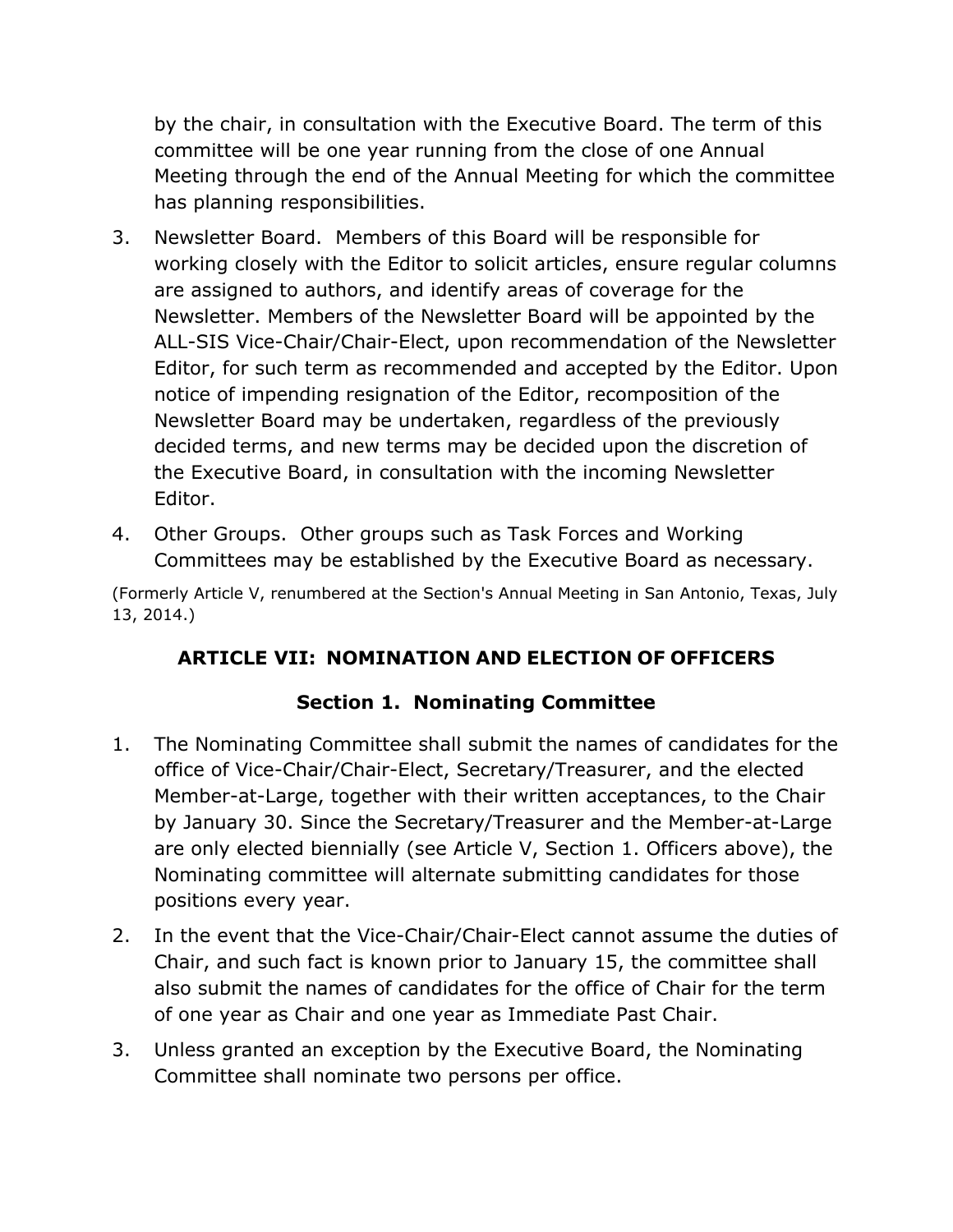4. All candidates must be members in good standing of ALL-SIS.

# **Section 2. Notification**

The Executive Board shall notify membership of the candidates proposed by the nominating committee by March 1. Notification to the membership can be by mail, ALL-SIS newsletter**,** or broadcast email as the Executive Board decides.

# **Section 3. Nomination by Petition**

Additional nominations may be made upon written petition of five (5) members of the Section. Such petitions, accompanied by written acceptance of the nominees, must be filed with the Chair by March 7. (Revised Article V, Section 1, adopted at the Section's Annual Meeting in New Orleans, Louisiana, July 15, 2007.)

# **Section 4. Candidate Biographical Statements**

The Secretary/Treasurer will notify the candidates, whether proposed by the Nominating Committee or by petition, that they must deliver their candidate biographical statements to the Secretary/Treasurer, to arrive no later than March 1, to be included in the annual special edition of the Special Interest Section newsletter and to be included in the Special Interest Section's election information available to members. The Secretary/Treasurer shall notify the candidates nominated by petition that they must deliver their candidate biographical statements to the Secretary/Treasurer to arrive no later than March 14, to be included in the Special Interest Section's election information available to members.

# **Section 5. Ballots**

The Secretary/Treasurer shall prepare an official ballot, including nominations by petition. The professional position of each nominee shall appear on the ballot. Voting shall be by secret ballot.

# **Section 6. Election**

**1.** The Officers of the Section shall be elected by ballot. The Secretary/Treasurer shall distribute ballots to each member of the Special Interest Section by April 1. Ballots shall be marked and returned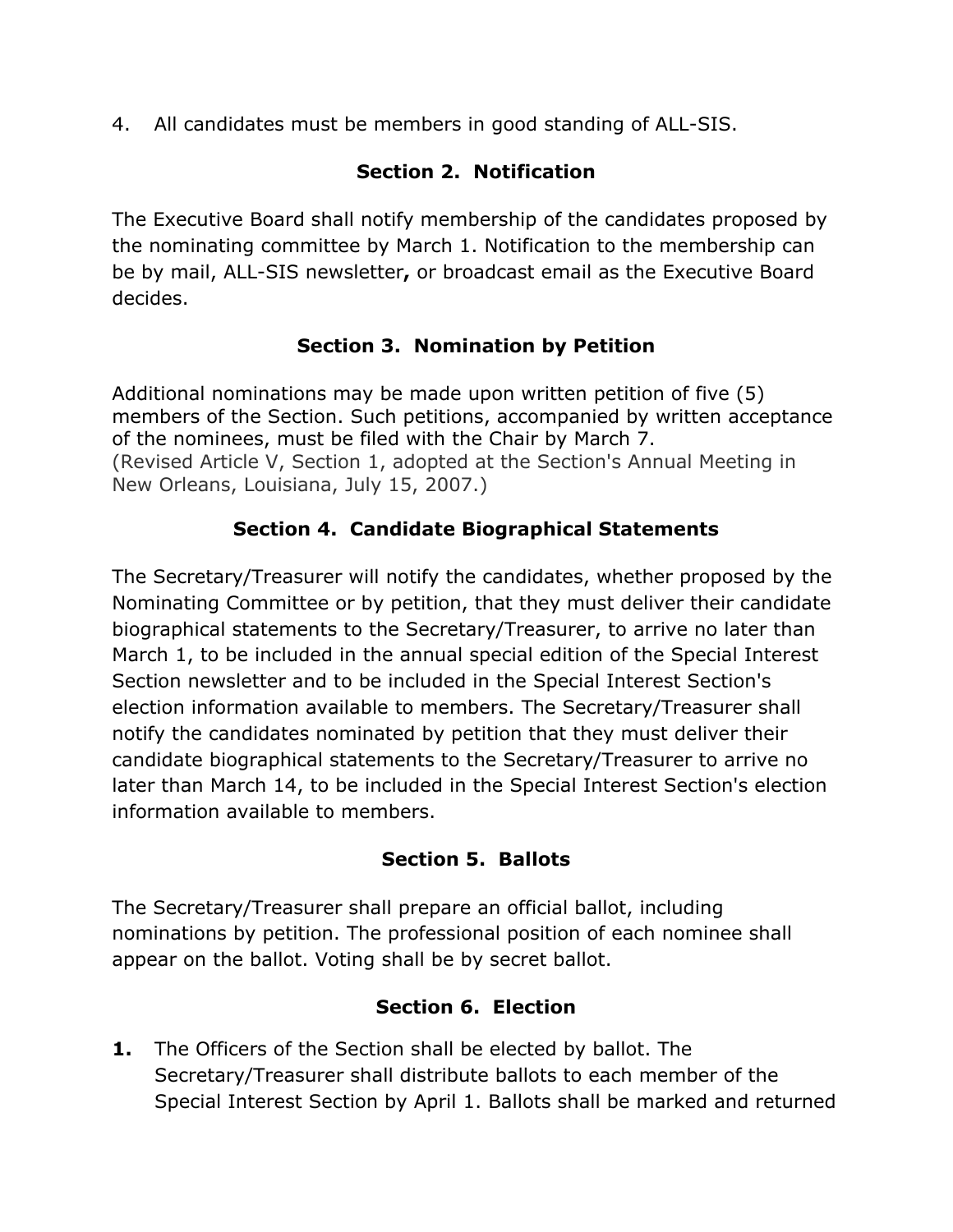to the Secretary/Treasurer by April 25. The candidates receiving the largest number of votes for each office shall be declared elected and shall be reported by the Secretary at the annual meeting of the Section. All candidates shall be notified of the results of election and election results should be reported by May 5.

**2.** The dates in this Article shall be adjusted as necessary to ensure the election occurs no later than two (2) months prior to the date of the AALL Annual Meeting

#### **Section 7. Tie Votes**

In case of a tie vote, a run-off election shall be held within thirty (30) days after the results have been reported.

(Formerly Article VI, renumbered at the Section's Annual Meeting in San Antonio, Texas, July 13, 2014.)

### **ARTICLE VIII: MEETINGS**

### **Section 1. Annual Meeting**

ALL-SIS shall hold an annual business meeting, preferably held in connection with, or during, the Annual Meeting of AALL.

#### **Section 2. Quorum**

A quorum shall consist of the members present at the meeting.

(Formerly Article VII, renumbered at the Section's Annual Meeting in San Antonio, Texas, July 13, 2014.)

# **ARTICLE IX: AMENDMENTS**

#### **Section 1. Bylaws.**

These bylaws may be amended by a majority vote of ALL-SIS members voting through a distributed ballot. Whenever the bylaws are to be changed by a distributed ballot, the Secretary/Treasurer shall distribute ballots to every member in good standing of the Special Interest Section. Such ballots shall state the text of the proposed change, the purpose of the change, and the date by which ballots must be returned to the Secretary/Treasurer. Proposed changes in the bylaws by distributed ballot must receive a majority